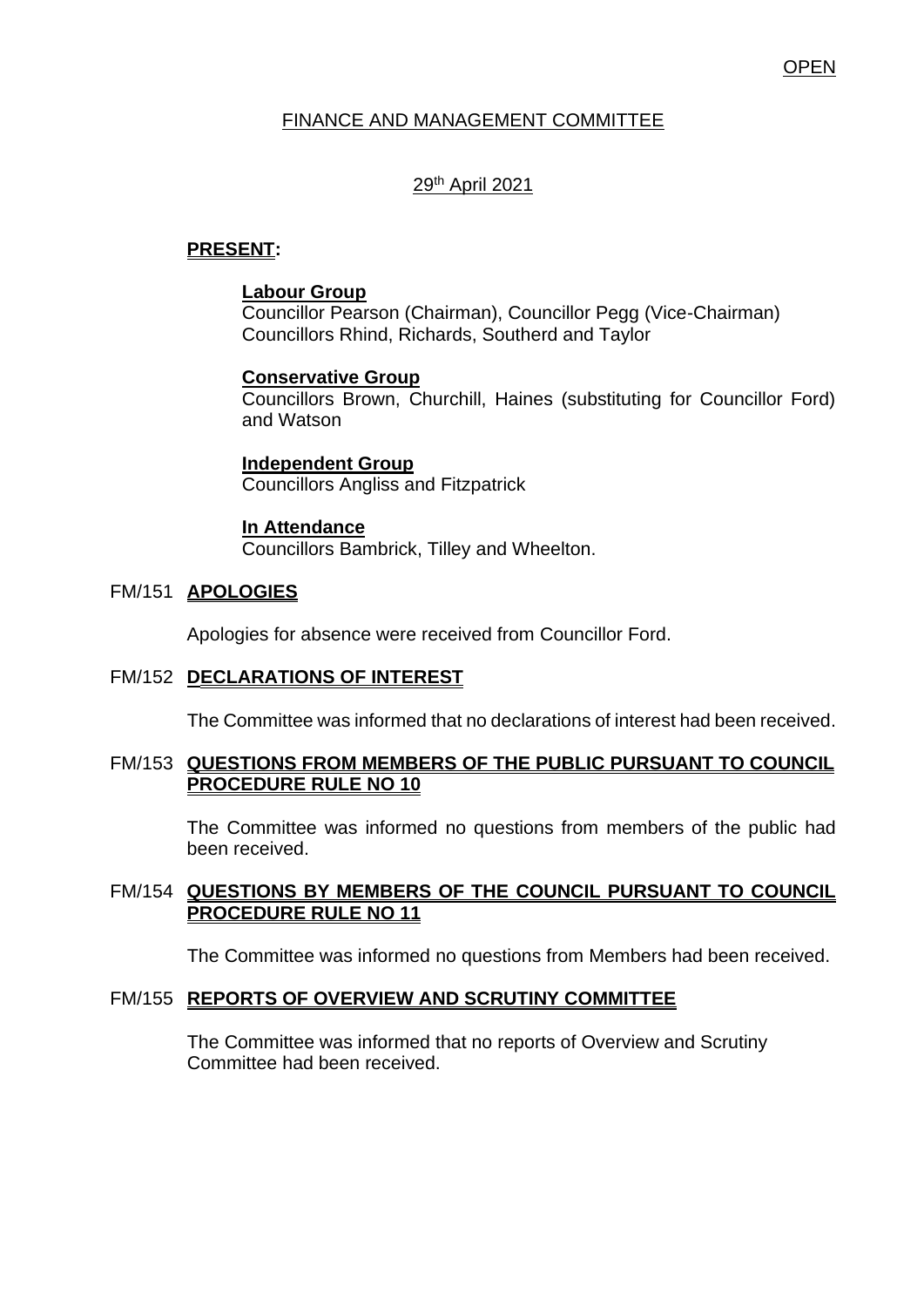# **MATTERS DELEGATED TO COMMITTEE**

# FM/156 **COUNCIL TAX HARDSHIP FUND & SECTION 13A POLICY 2021-22**

The Head of Customer Services presented the Report to the Committee and requested approval for the recommendations within the Report. The Head of Customer Services summarised how the Hardship Fund had been used in 2020 and how the Council intended to support families in 2021

Members requested that ad hoc payments be considered for families when young people were in apprenticeships which would reflect the same consideration given to those in higher education.

# *RESOLVED:*

- *1.1 The Committee approved that the balance on the 2020/2021 Covid Hardship Fund of £141,800.13 be carried forward to the 2021/2022 financial year.*
- *1.2 The Committee approved that £59,093 of the carry forward be used to support new claims from residents in 2021/2022, and that £40,000 be held back to support changes/new claims that date back to 2020/2021.*
- *1.3 The Committee approved the proposals to support residents in 2021/2022 using combined funds (totalling £99,093) through the variety of local Hardship measures as detailed in the report.*
- *1.4 The Committee delegated authority to approve the Section 13A policy that provides the Council with the framework to make the awards/deliver the Council Tax reduction schemes as detailed in the report to the Strategic Director (Corporate Resources).*

### FM/157 **DISCRETIONARY HOUSING PAYMENT FUND 2021-22**

The Head of Customer Services presented the Report to the Committee and highlighted the reasons for the transfer of monies from the Council's Covid-19 Fund to the Discretionary Housing Payment Fund. The Head of Customer Services informed Members how the Fund would help vulnerable residents within the District.

# *RESOLVED:*

*The Committee approved the sum of £40,000 be transferred from the Council's COVID-19 fund to top up the Council's Discretionary Housing budget for 2021/2022. This was due to the fact that this year's allocation from the Government was 44.7% lower than 2020/2021's allocation, which was fully spent in year to support local residents in need.*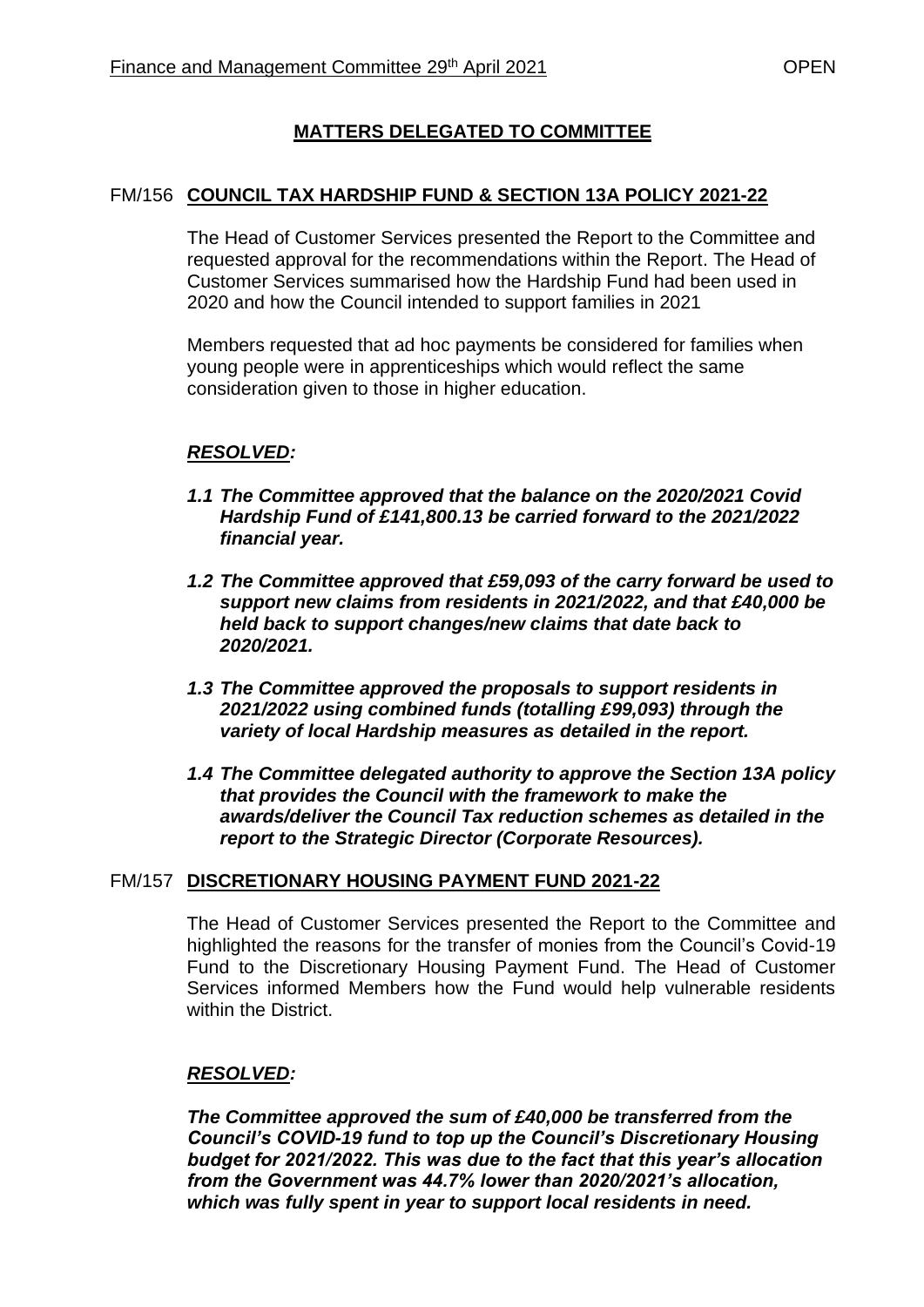# FM/158 **TRANSFORMATION AND BUSINESS CHANGE PLAN FINANCING AND MILESTONES**

The Head of Business Change and ICT presented the Report and updated the Committee on the progress of the Business Change Plan. The Head of Business Change and ICT highlighted key milestones achieved until March 2021 and outlined the Housing Modernisation Programme and the changes proposed regarding the Vacancy Management Process.

Members proposed that Councillor Pegg be appointed as the Committee's Representative on the Transformation Steering Group and that the tablets replaced by laptops be donated to local schools within the District.

Members requested that future reports contain more detail about how the transformation projects deliver benefits for the residents of South Derbyshire.

# *RESOLVED:*

- *1.1 The Committee considered progress as set out in the Transformation and Business Change Plan 2020 to 2024 and Annual Work Programme 2020-21.*
- *1.2 The Committee approved the funding of Business Change and Transformation projects, agreed by the Transformation Steering Group and outlined in the report.*
- *1.3 The Committee approved that the General Fund capital costs associated with implementing new systems be financed from the ICT/Business Change and Transformation Earmarked Reserves.*
- *1.4 The Committee approved that the HRA capital costs associated with implementing the upgrade to the Housing systems be funded from a specific Earmarked Reserve and the HRA General Reserve.*
- *1.5 The Committee approved that on-going license and maintenance costs be funded from within existing budgets in the General Fund as detailed in the report.*
- *1.6 The Committee approved an increase to the HRA revenue expenditure for on-going license and maintenance costs.*
- *1.7 The Committee approved that a fixed term post be recruited to help support the Housing system upgrades and be funded from the HRA General Reserve.*
- *1.8 The Committee approved that the recruitment to vacant posts, in services where investment in transformation was being implemented, be subject to the consideration of the Senior Leadership Team in accordance with the Vacancy Management*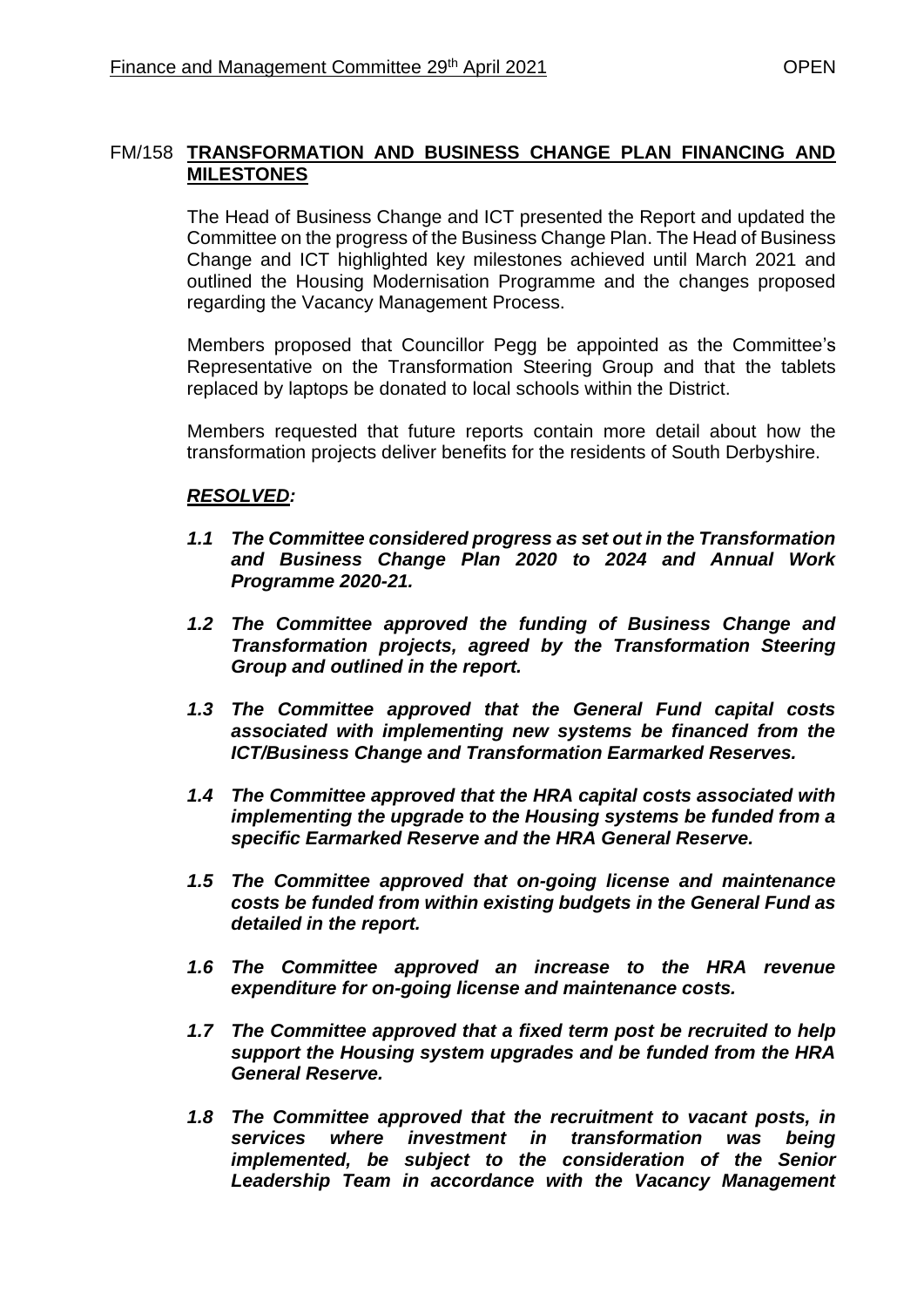*Procedure. Opportunities would be considered on a case by case basis, as they arise.* 

- *1.9 The Committee agreed that subsequent efficiencies and budget savings from transformation projects be recorded and reported to Committee as part of quarterly performance reporting.*
- *1.10 The Committee agreed the appointment of Councillor Dan Pegg as the Committee's Representative to sit on the Transformation Steering Group.*
- *1.11 The Committee agreed that following the roll out of Laptops to all Councillors that the tablets being replaced be donated to local authority schools in the District.*

#### FM/159 **COMMITTEE WORK PROGRAMME**

The Strategic Director (Corporate Resources) presented the report to the Committee.

#### *RESOLVED:*

*The Committee considered and approved the updated work programme.* 

#### FM/160 **LOCAL GOVERNMENT ACT 1972 (AS AMENDED BY THE LOCAL GOVERNMENT [ACCESS TO INFORMATION] ACT 1985)**

### *RESOLVED:-*

*That, in accordance with Section 100(A)(4) of the Local Government Act 1972 (as amended), the press and public be excluded from the remainder of the Meeting as it is likely, in view of the nature of the business to be transacted or the nature of the proceedings, that there would be disclosed exempt information as defined in the paragraphs of Part 1 of the Schedule 12A of the Act indicated in brackets after each item.*

**TO RECEIVE QUESTIONS FROM MEMBERS OF THE COUNCIL PURSUANT TO COUNCIL PROCEDURE RULE NO. 11** 

*The Committee was informed no questions had been received.*

### *COLLECTION RATES, DEBT RECOVERY AND WRITE-OFFS*

*The Committee approved the recommendation in the report.*

### *REVIEW OF PLANNING SERVICES STRUCTURE*

*The Committee approved the recommendation in the report.*

*ROSLISTON FORESTRY CENTRE STAFFING*

*The Committee approved the recommendation in the report.*